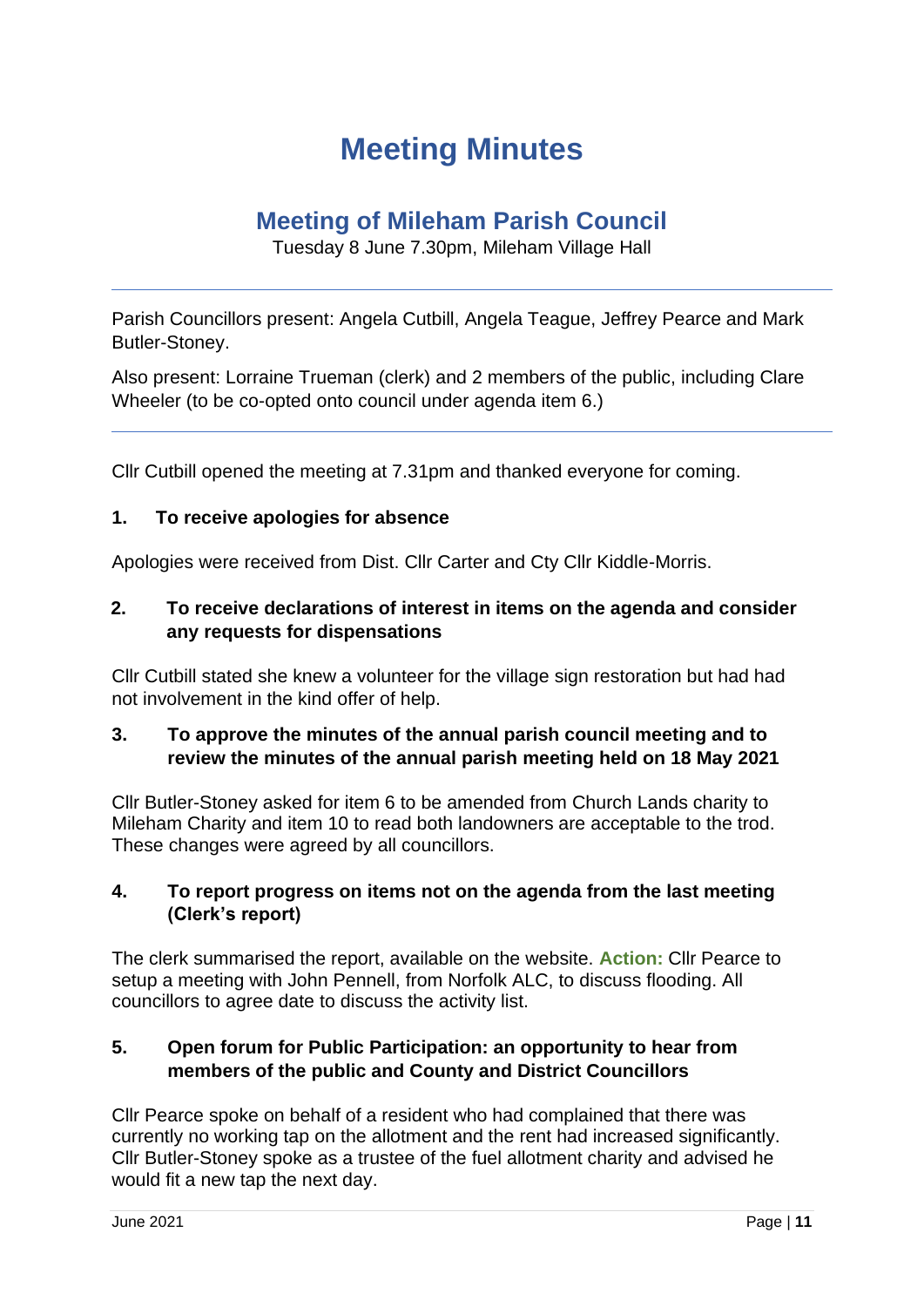A resident raised hedging obscuring a 30mph sign on Litcham Road. The council discussed asking Mileham Mutual Aid to cut back the hedge but they agreed this would not be acceptable as this did not have the owner's permission. **Action:** Cllr Butler-Stoney to speak to a neighbour to see if he can help.

A resident spoke about the water opposite the village shop. Cllr Cutbill advised she had checked Anglian Water's website and confirmed that they were aware of the issue and it was being dealt with.

A resident expressed concern over visibility at junctions due to the reduced cutting of grass verges. Cllr Teague advised that Breckland were cutting verges twice this year, in May and September.

The clerk read out comments from Cty Cllr Kiddle Morris, "Councillors may query the diversion route which has been published for the 10-day road closure to allow resurfacing of the Street. As the Street is the B1145 any diversion route MUST not be routed onto any lower order road, it cannot be routed over C and U class roads. The long diversion will inevitably see knowledgeable local drivers' shortcut the diversion but it may also mean that HGVs use Satnav to shorten the route. This may mean some HGVs using unsuitable roads. I have asked highway to place temporary "unsuitable for HGVs" signs on those roads considered unsuitable for such traffic."

Cty Cllr Kiddle-Morris also stated "Undoubtedly there will be some dismay at the decision to disallow free transport to and from school following the route between Litcham and Mileham being declared suitable for children to walk or cycle. Please tell councillors that I will deal with this in the first instance, I will ask the PC to write if I cannot get something done internally at County Hall. I have until August to resolve the issue." The councillors and residents expressed frustration at this outcome. **Action:** Cllr Pearce to send details of concerns to the clerk and the clerk to write to Cty Cllr Kiddle-Morris and MP George Freeman.

# **6. To approve the co-option of a new councillor onto the Council**

All councillors agreed to co-opt Clare Wheeler onto the council. Clare signed the declaration of acceptance of office and agreed to complete the declaration of interest and return to the clerk.

# **7. To discuss the survey on the Mileham to Litcham Road**

The councillors agreed this had been fully discussed under agenda item 5.

# **8. To discuss next steps for the installation of the trods on Stanfield Road**

Councillors agreed to pay Norfolk County Council £2,150 for their proportion of the Parish Partnership Scheme. Cllr Cutbill and the clerk signed the acceptance form. **Action:** the clerk to advise Cllr Butler-Stoney when the payment has been made and the contractors are ready to proceed.

#### **9. Flooding**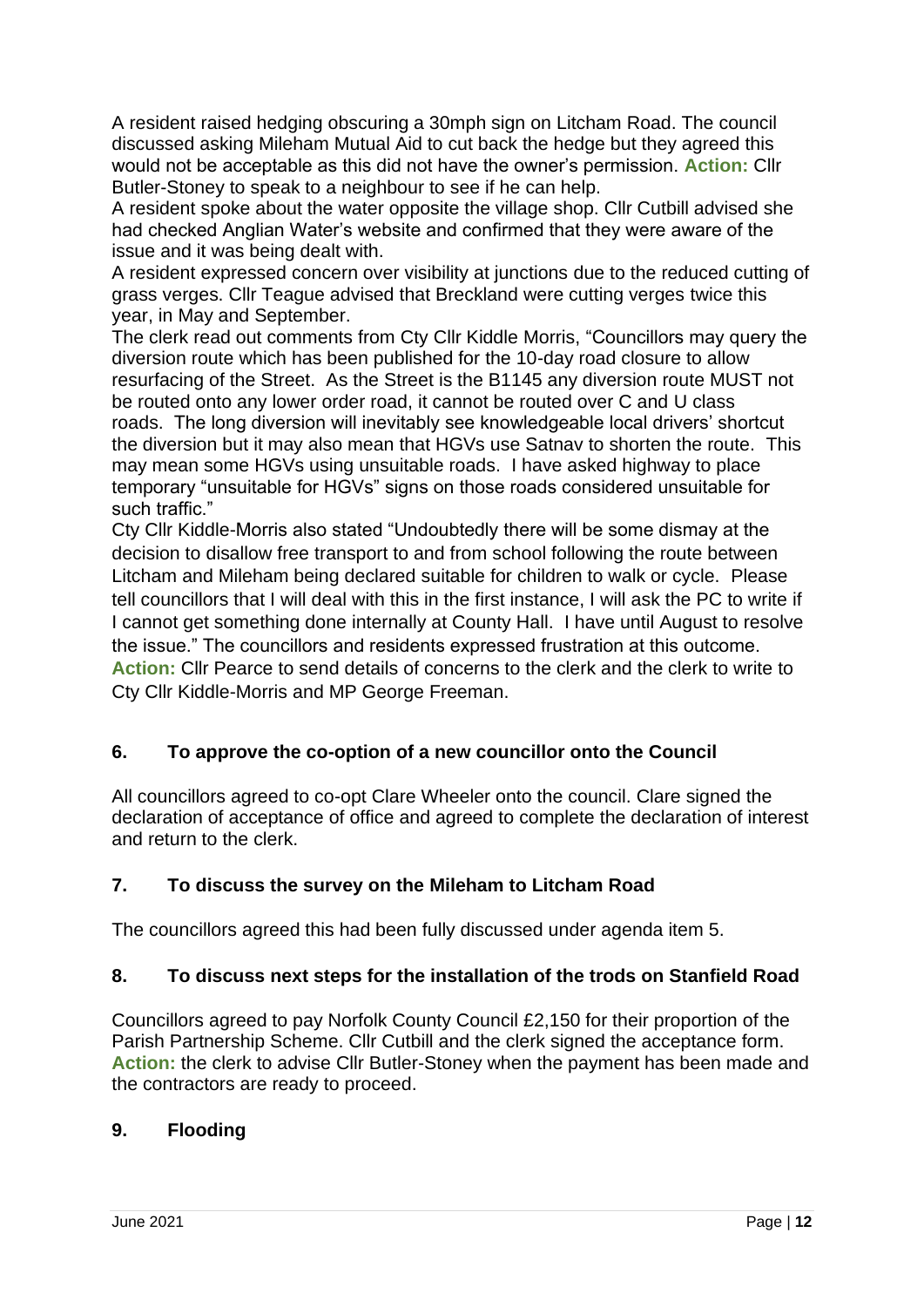# **9.1 To agree correspondence to raise flooding issue at Burghwood Drive**

The council agreed with letter drafted by Cllr Butler-Stoney and the clerk. **Action:** the clerk to send the agreed letter to Breckland District Council, Breckland Bridge, Lead Local Flood Authority, cc John Pennell (Norfolk ALC) and to those who received a letter from the Parish Council dated 25 October 2020.

**9.2 To** receive an update on Norfolk Flood Alliance

Cllr Pearce advised that Lord Dannatt is working on a letter for all parishes. John Pennell (Norfolk ALC) had offered to have a zoom meeting and as agreed under agenda item 4, Cllr Pearce will arrange this meeting.

# **10. To discuss the planting of flowers around the parish**

Cllr Peace had sought advice about the types of plants and maintenance. The council AGREED plugs should be purchased for the bank of Beeston Road Pond. The council discussed having more showy plants around the village gates and needing a small group to decide where the plugs should go. **Action:** the clerk to contact Breckland District Council to ask if it is possible change the timings of the May and September verge cuts.

# **11. To discuss Plant 1 million trees-starting in May**

The councillors agreed that the council do not have land to plant trees but would like to encourage landowners to take part in the scheme. **Action**: the clerk to request more information from Norfolk County Council.

# **12. To discuss the sharing of the SAM2 sign**

The clerk explained that a request had been received from another parish to share the SAM2 sign with a sixth parish, either on a one-off basis or joining the rota on a permanent basis. The permanent basis would result in some of the costs for the SAM2 sign being reimbursed by the additional parish. The council thought this would mean they did not have the sign frequently enough. They AGREED they would prefer to have 2 signs between the 6 parishes but if the other parishes did not want to take this option, they would agree to sharing between the 6. **Action:** the clerk to discuss these options with the SAM2 sign group.

# **13. To discuss Norfolk Projects Community**

The councillors suggested funding was required for an additional shared SAM2 sign, noticeboard, digging out of the pond, neighbourhood plan and play equipment. **Action:** the clerk to find out the type of funding that would be considered.

# **14. To receive an update on litter picking**

The clerk advised no response had been received from Breckland District Council. Action: the clerk to chase Breckland for a response.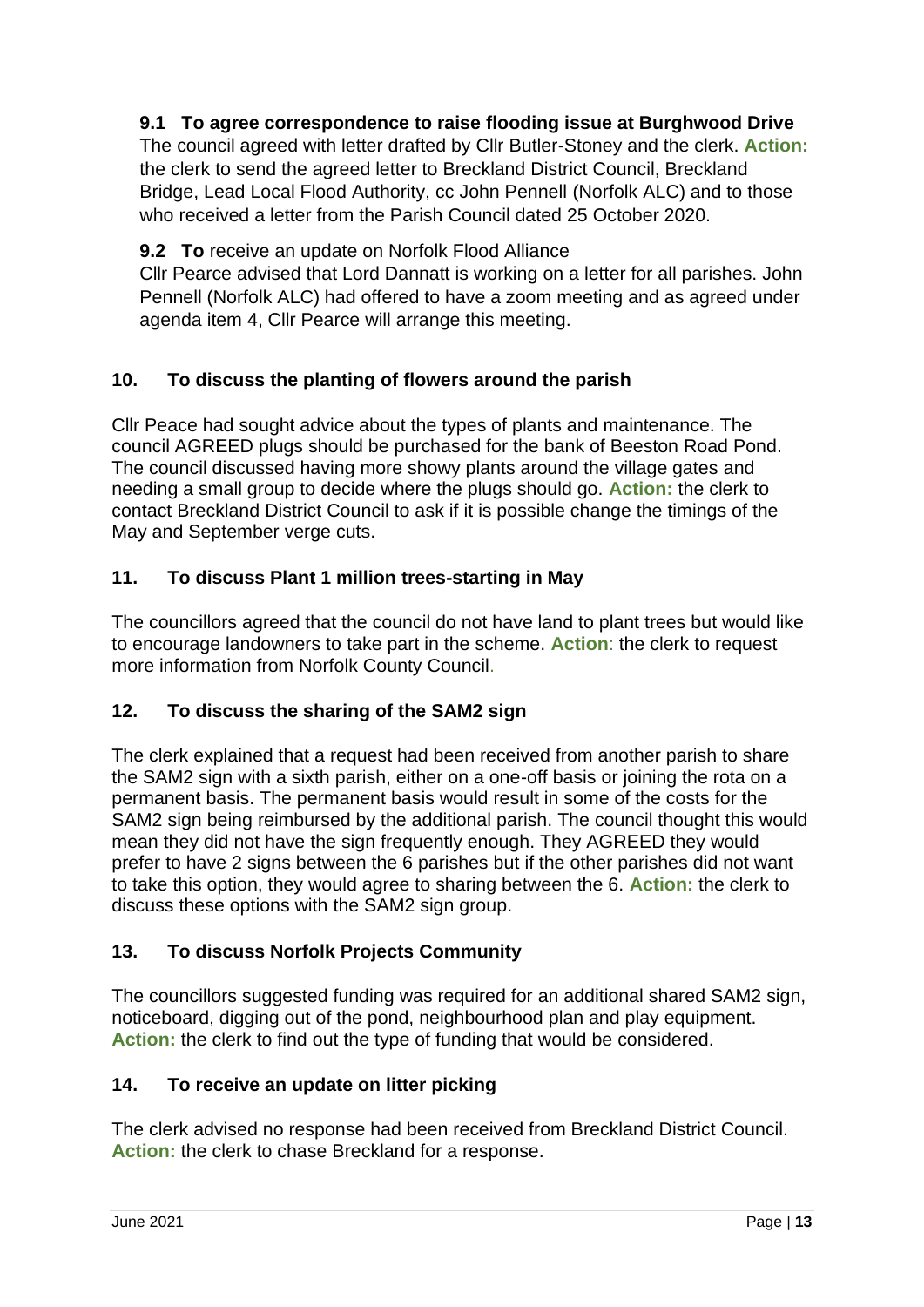#### **15. Planning**

#### **15.1 New applications**

None.

#### **15.2 Decisions**

None.

#### **16. Charities**

# **16.1 To discuss the Charities Report**

**Action:** Cllr Butler-Stoney agreed to review the summary drafted by Cllr Pearce

#### **16.2 To discuss how the council can support the fuel allotment charit**

Cllr Butler-Stoney explained that there were 3 sizes of allotment available and that the broken tap would be fixed the following day. He also advised that charity did not currently need any additional support.

#### **17. To agree meeting dates for 2021-22**

The council AGREED the 2<sup>nd</sup> Tuesday of every month at 7pm, except December when there will be no meeting. These dates are below;

- 
- 
- 14 September 2021 8 March 2022
- 12 October 2021 12 April 2022
- 9 November 2021
- 13 July 2021 11 January 2022
- 10 August 2021 8 February 2022
	-
	-

# **18. To approve training for clerk and councillors**

Cllr Cutbill offered Clare Wheeler a course for new councillors but Clare has been a councillor previously and felt that this would not be significantly beneficial. The council AGREED for the clerk study for the CiLCA qualification with Norfolk PTS and that they would fund the SLCC and NPTS costs, totalling £646. The clerk agreed to buy the necessary books, costing £166.50. It is estimated that this will take 48-60 hours of the clerk's time between September 2021 and March 2022.

#### **19. Finance**

#### 19.1 **To approve the list of payments**

The council AGREED the payment list as detailed at the end of these minutes.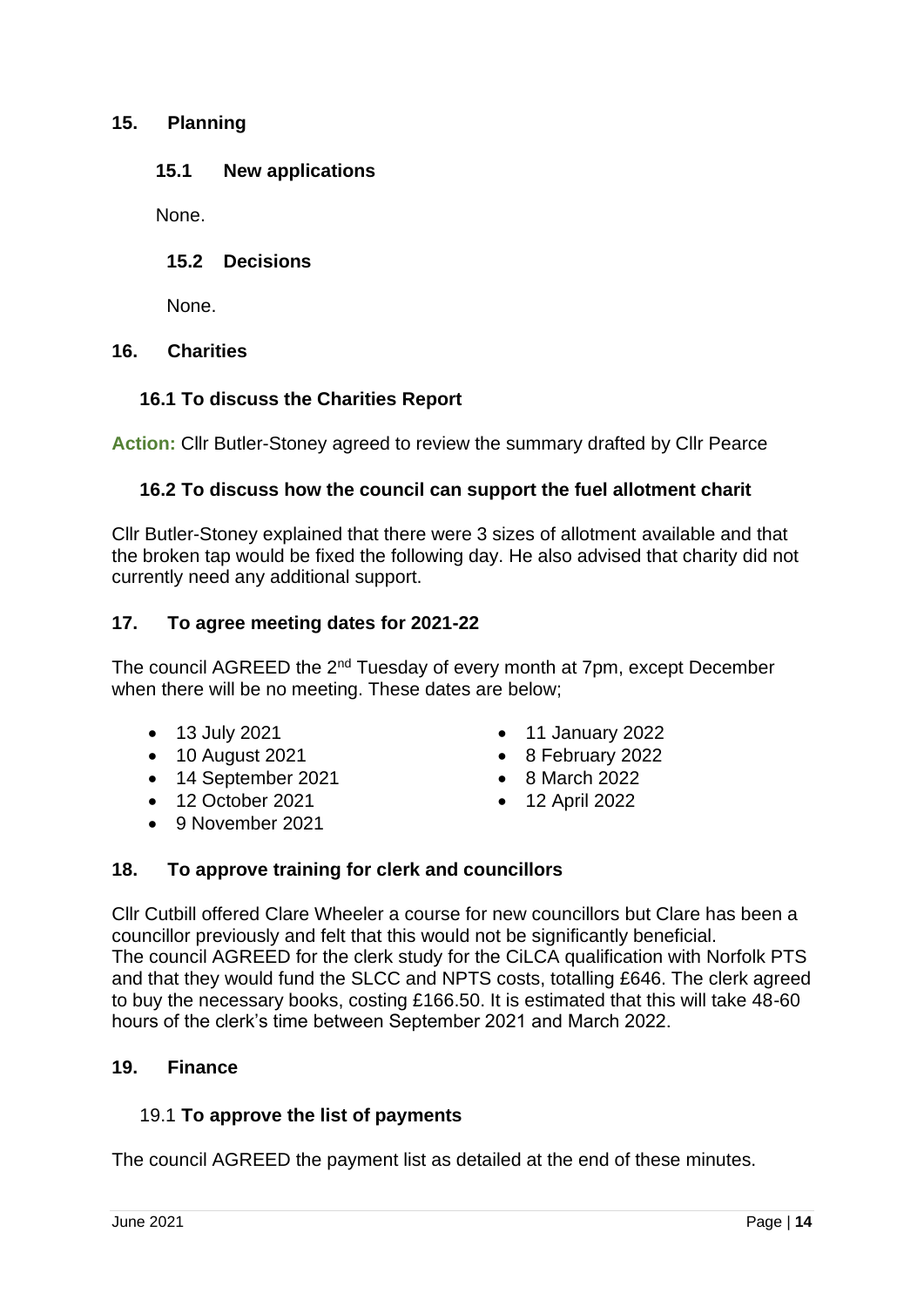# **19.2 To discuss discrepancies on the fixed asset register**

The clerk explained that she had noticed some discrepancies in the fixed asset register. The council AGREED these needed to be resolved before year end. Cllr Cutbill offered to help go thorough the invoices. **Action:** the clerk to send the councillors a copy of the current asset register and the councillors to advise if they are aware of missing assets.

9.03pm Cllr Pearce left the meeting.

**19.3 To** discuss if the council should change bank accounts

The council discussed the difficulty in dealing with Barclays Bank and AGREED to move to Unity Bank with a monthly fee of £6. **Action:** the clerk to apply to Unity Bank to move the accounts over.

#### **20. Correspondence**

Cllr Butler-Stoney requested the chair to be more knowledgeable of the items in this section. The clerk advised that there was a significant amount of information shared with councillors as she was unclear which of the information would be beneficial.

**21. To** receive items for the next meeting agenda 13 July 2021

Review of policies, renovation of noticeboard, new noticeboard at the bus stop.

# **To pass a resolution (under the Public Admission to Meetings Act 1960) to exclude members of the public and press for the following confidential items:**

The public left the meeting.

# **22. To consider quotes for the restoration to Beeston Pond**

**Action:** the clerk to check with Cllr Pearce if the restoration work could begin in October, if this is possible the clerk to apply for a grant via Breckland Council Inspiring Communities Funding.

The council AGREED to go ahead with the quote from Wildlife Works.

# **23. To agree next steps on the restoration of the village sign**

The clerk advised that 2 volunteers had come forward to renovate the village sign. She advised that they both had told her they had the practical skills to carry out the work, neither of them were professionals in the field. **Action:** a risk assessment to be carried out on the renovation project and the clerk to contact both volunteers to update them on the situation.

# **24. To agree trustee to be appointed to Mileham Charities**